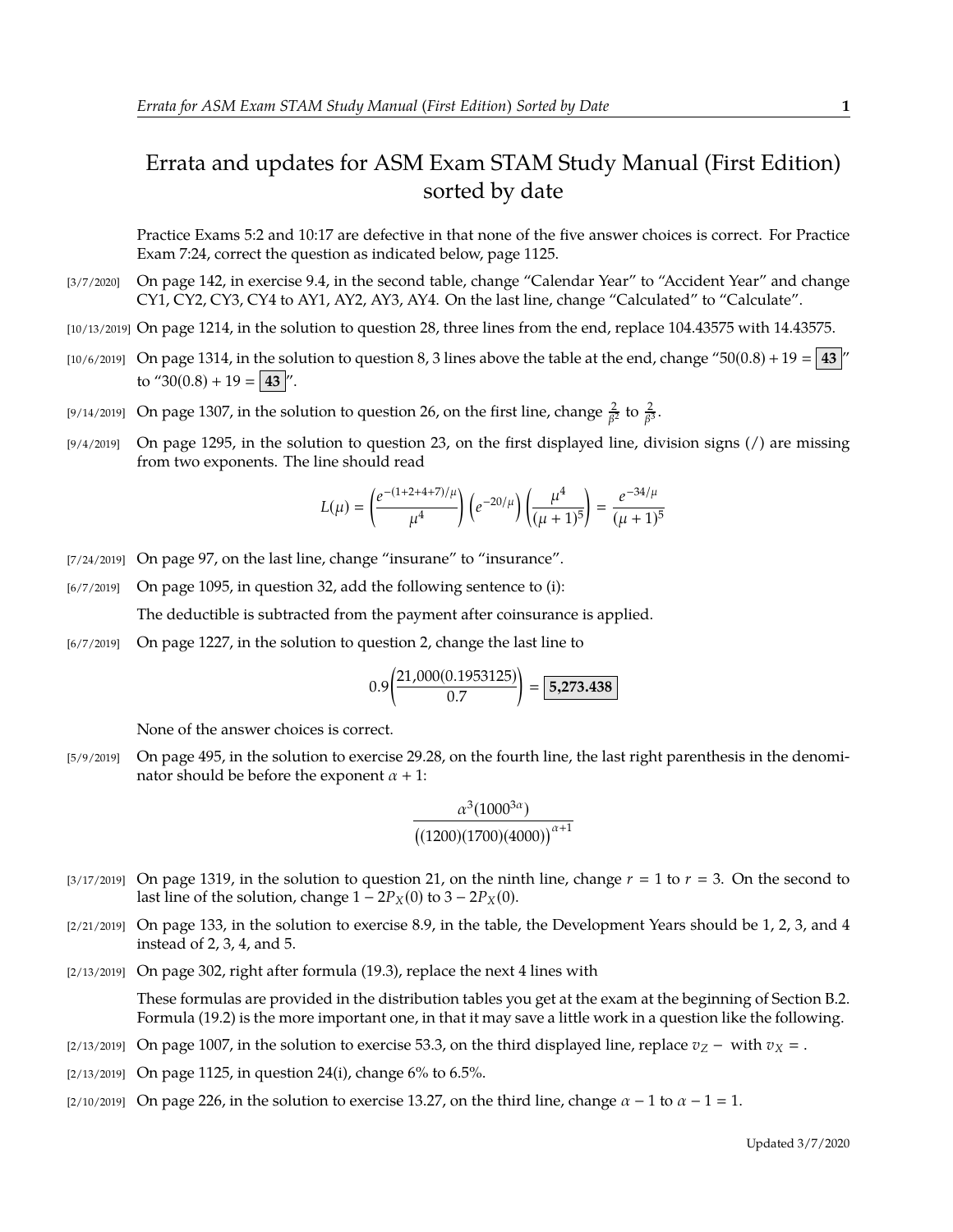- [1/30/2019] On page 633, delete the first word on the page, "squared".
- [1/22/2019] On page 1295, in the solution to question 22, on the lsat line of the page, change 2000<sup>2</sup> to 2000<sup>4</sup>.
- [1/20/2019] On page 470, change the sentence on lines 5–6 beginning with "Expect" to

Expect lots of exam questions on maximum likelihood estimation.

- [ $1/20/2019$ ] On page 477, in exercise 29.1, in answer choice C, change theta to  $\theta$ .
- [1/20/2019] On page 497, on the second line of item 3 in the enumerated list, change  $|sigma^2$  to  $\sigma^2$ .
- [1/13/2019] On page 865, in exercise 47.24, on the line below the table, change "than" to "that".
- [1/10/2019] On page 781, replace the paragraph before Example 42B with the following paragraph:

Special care is needed when the region on which the model distribution has support (in other words, nonzero density) has bounds that depend on a prior parameter. For example, if the model distribution is uniform on [a,  $\theta$ ] and there is a claim for 5, you immediately know that  $\theta$  must be at least 5. A similar statement holds for a single parameter Pareto model with prior parameter  $\theta$ , as the next example illustrates.

- [1/3/2019] On page 1198, in the solution to question 12, in the table, change the entry for AY1 development year 3 from 100.0% to 10.0%.
- [1/2/2019] On page 1270, in the solution to question 25, change the last term in the formula from  $\frac{\sum (\theta/x_i)^{\tau}}{\ln(\theta/x_i)}$  $\frac{\Delta(\mathcal{O}/n_i)}{\ln(\theta/x_i)}$  to  $\sum (\theta/x_i)^{\tau} \ln(\theta/x_i).$
- [12/25/2018] On page 1215, in the solution to question 32, on the third line from the end, change "greater than or equal to 2" to "less than 2".
- [12/24/2018] On page 132, in the solution to exercise 8.7, on the line below the table, change AY3 to AY4.
- [12/23/2018] On page 120, in Table 8.3, change 12.1609 (for AY3) to 12.0426.
- [12/19/2018] On page 265, in the solution to exercise 16.6, on the ninth line, change equation (16.1) to equation (16.2).
- [12/16/2018] On page 436, in exercise 26.25, change answer choice B to 18.8.
- [12/10/2018] On page 343, in the solution to exercise 21.16, on the last line, put primes on the  $\beta s$ ;

 $r\beta'(1+\beta')$ 

- [12/10/2018] On page 350, in Example 22D(iv), add "given  $\theta$ " after "independent" and before the period.
- [12/1/2018] On page 244, in exercise 15.6, on the second line, change "primary reinsurer's" to "primary insurer's".
- [11/24/2018] On page 228, the first full paragraph is confusing. It says that each ILF calculation should only use data from policies at that limit or higher, yet Example 14B violates this. It instead should say that each LAS calculation should only use data from policies at that limit or higher. Replace the paragraph with the following paragraph:

In the previous example the sizes of all losses were known, but in practice the company would not know the sizes of losses above the limit. Therefore, you should compute the *limited average severity* (LAS) for the basic policy limit and the policy limit of interest. The limited average severity for a limit is the sum of limited losses, the minimums of loss sizes and policy limit, divided by the number of losses. For each LAS calculation, you should use data only from policies with the policy limit of interest or a higher policy limit; for policies with lower limits, you do not know the limited loss for policies at the policy limit. Since there will be different numbers of policies used in the calculation of limited losses, the number of losses used to calculate each LAS will not be the same.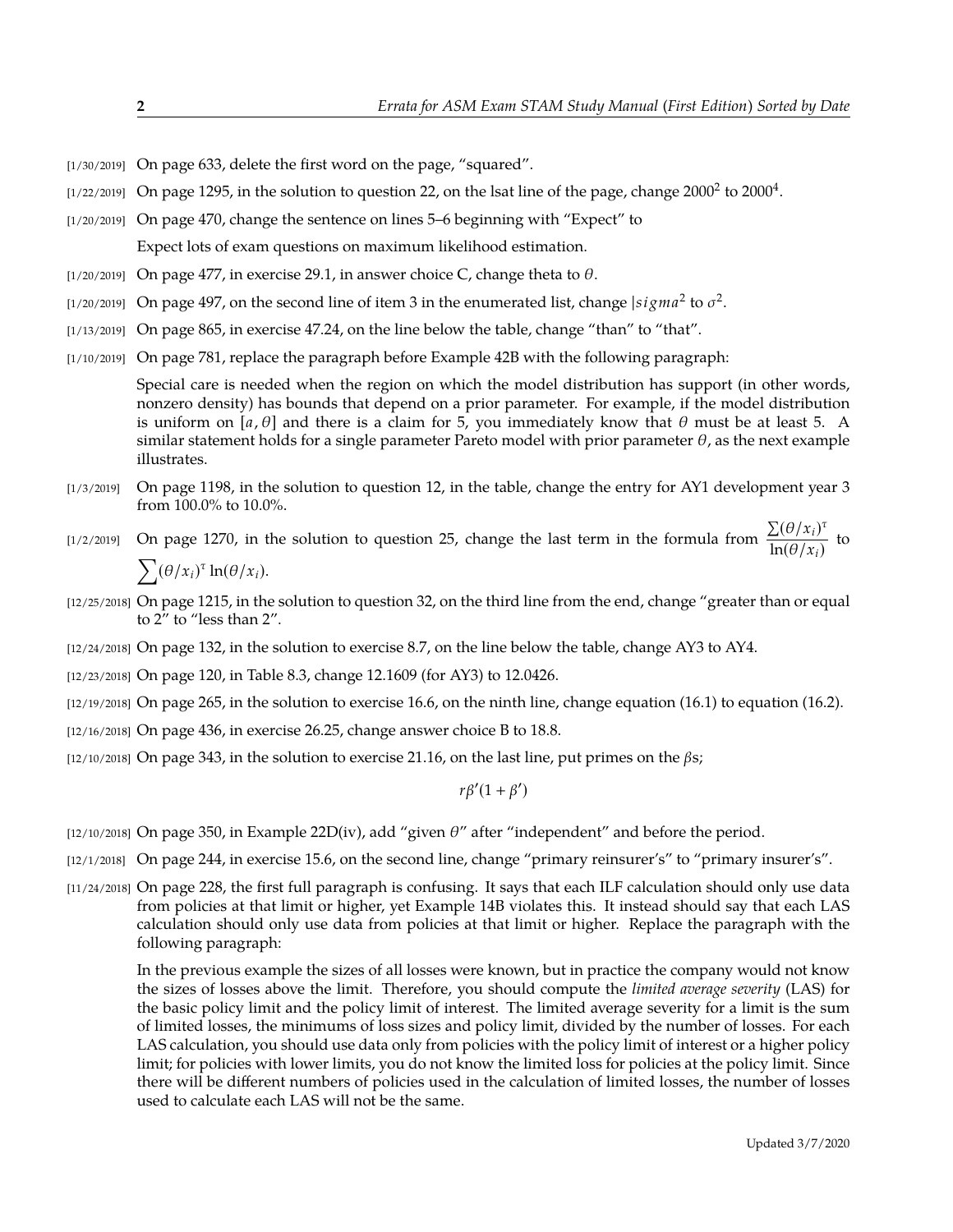[11/24/2018] On page 236, change the answer key for exercise 14.5 to **(E)**.

[11/18/2018] On page 164, in the solution to exercise 10.14, on the second line, in the denominator, remove the parenthesis after 5000 and add a parenthesis after 1.5). The line should read

$$
\frac{2,000,000 + 500,000}{500(5000(1) + (1000)(1.5))} = 0.769231
$$

- [11/3/2018] On page 675, on the last line before the exercises, change "Exam C" to "Exam STAM".
- [10/30/2018] On page 122, on the line above the last table, change "We are using Table 8.3" to "We are using the table at the top of page 120".
- [10/23/2018] On page 105, three lines below formula (7.1), change  $f$  to  $f_{ult}$ .
- [10/23/2018] On page 711, in the solution to exercise 38.14, on the last line, insert "=" between  $k$  and  $\frac{1.96}{\sqrt{683}}$ 683 .
- [10/23/2018] On page 908, in the solution to exercise 48.24, on the ninth line, change  $v_2$  to  $v_B$ .
- [10/19/2018] On pages 191, the answer to Example 12K is incorrect. Replace it with the following:

The payment per payment random variable  $Y^P$  has density  $f_{Y^P}(x) = f_{Y^L}(x)/(1 - F(500))$ , where  $Y^L$ is the payment per loss random variable, for  $x > 500$ . Therefore,  $\mathbf{E}[Y^P] = \mathbf{E}[Y^L]((1 - F(500))$  and  $\mathbf{E}[(Y^P)^2] = \mathbf{E}[(Y^L)^2]/(1 - F(500))^2$ . We'll calculate variance as second moment minus first moment squared.

Split the first interval (0, <sup>1000</sup>) into two subintervals, (0, <sup>500</sup>] and (500, <sup>1000</sup>). The average payment in the first interval is 0 and in the second interval the average payment is 250. The probability that a loss will be in the second interval is  $0.5(23)/50 = 0.23$ . Similarly, the probabilities of the other three intervals are  $16/50 = 0.32$ ,  $6/50 = 0.12$ , and  $5/50 = 0.1$ . The average payment per loss in those intervals is the midpoint, minus 500. So the overall average payment per loss is

$$
\mathbf{E}[(X - 500)_+] = 0.23(250) + 0.32(1000) + 0.12(3000) + 0.1(7000) = 1437.5
$$

Also,  $Pr(X \le 500) = 0.5(23)/50 = 0.23$ , so the average payment per payment is 1437.5/(1–0.23) = **1866.88** .

We'll calculate the second moment of payment per loss using equation (2.4) in each interval starting with the interval (500, <sup>1000</sup>).

$$
E[(X - 500)^{2}] = \frac{0.23(500^{2}) + 0.32(500^{2} + (500)(1500) + 1500^{2}) + 0.12(1500^{2} + (1500)(4500) + 4500^{2})}{3}
$$
  
= 6,644,166<sup>2</sup>/<sub>3</sub>

Therefore, the variance of payment per payment is

 $\frac{6,644,166}{0.77}$  - 1866.88<sup>2</sup> = **5,143,535** 

- [10/4/2018] On page 109, in exercise 7.13, on the second-to-last line, change "Earned premium for AY2" to "Earned premium for CY2".
- [10/4/2018] On page 1293, replace the last two sentences with

The effective loss ratio is <sup>21</sup>/15.<sup>5</sup> <sup>=</sup> <sup>1</sup>.354839. The indicated rate change is <sup>1</sup>.354839/0.<sup>7</sup> <sup>−</sup> <sup>1</sup> <sup>=</sup> **<sup>0</sup>**.**<sup>9354</sup>** , which is not one of the 5 answer choices.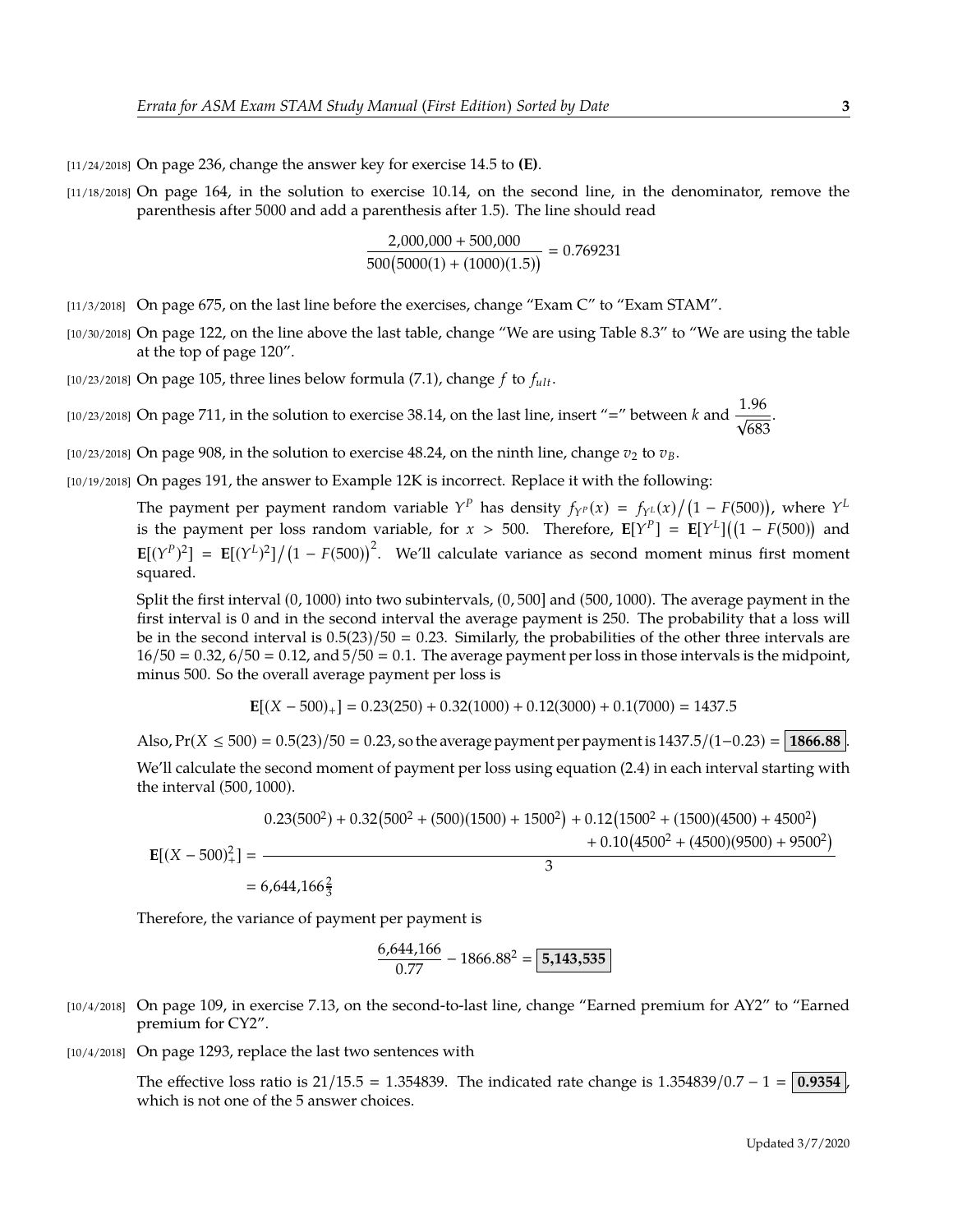- [9/20/2018] On page 103, 6 lines above Table 7.2, delete "use" before "average".
- [9/20/2018] On page 104, in the second-to-last table on the page, change "Accident year" to "Calendar year".
- $[9/7/2018]$  On page 134, in the solution to exercise 8.12, on the fourth line, change  $4/3$  to  $3/2$ . 7 lines from the end, change 4397.83 to 3763.65. This affects the rest of the solution; starting with that line, the rest of the solution is

 $924(1.1) + 1050(1.112195)(1.1) + 800(1.494444)(1.112195)(1.1) = 3763.65$ 

and subtracting paid to date from the cumulative payments triangle, future payments are

 $3763.65 = 989.65$ 

We therefore multiply next year's payments by <sup>994</sup>.6/989.<sup>65</sup> to adapt them to the reserve. Next year's payments based on the paid loss triangle and paid loss link ratios are

 $800(0.494444) + 1050(0.112195) + 924(0.1) = 605.76$ 

and adapting them,  $(994.6/989.65)(605.76) = | 608.79 |$ .

- [9/4/2018] On page 114, in the solution to exercise 7.12, on the fourth line, change  $\frac{800}{725}$  to  $\frac{800}{700}$ . On the fifth line, change 1.120833 to 1.208333.
- [9/4/2018] On page 154, in the answer to Example 10G, on the fourth line, change the second  $\sqrt{60/1082}$  (but not the first) to  $\sqrt{30/1062}$ . On the second-to-last line, change "Territory 1" to "Class B".
- [8/31/2018] On page 123, three lines under the Incremental Closed Claims table, change 153 to 115. The calculations use internal precision for ultimate claim counts greater than the one decimal place that is shown. To use one decimal place for ultimate claim counts, replace the Incremental Closed Claims table through the end of the page with the following:

| <b>Incremental Closed Claims</b> |                   |       |       |       |
|----------------------------------|-------------------|-------|-------|-------|
| Accident                         | Development Years |       |       |       |
| Year                             |                   |       | З     |       |
| AY1                              | 10                | 5     | З     | 2     |
| AY2                              | 12                | 6     | 5     | 2.100 |
| AY3                              | 12                | З     | 4.043 | 2.157 |
| AY4                              | 5                 | 4.666 | 4.066 | 2.169 |
| AY5                              | 9.897             | 4.881 | 4.253 | 2.269 |

For example, for AY3,

 $0.653(136.2 - 115 - 12 - 3) = 4.043$  $136.2 - 115 - 12 - 3 - 4.043 = 2.157$ 

We multiply incremental frequency by incremental severity to obtain loss payments in the year, then add up projected loss payments to obtain the total reserve.

AY2:  $(2.100)(18.3750) = 38.59$ AY3:  $(4.043)(33.075) + (2.157)(19.2938) = 175.34$ AY4:  $(4.666)(23.2342) + (4.066)(34.7288) + (2.169)(20.2584) = 293.53$ AY5:  $(9.897)(34.5063) + (4.881)(24.3959) + (4.253)(36.4652) + (2.269)(21.2714) = 663.94$ 

The reserves sum up to 1171.40.